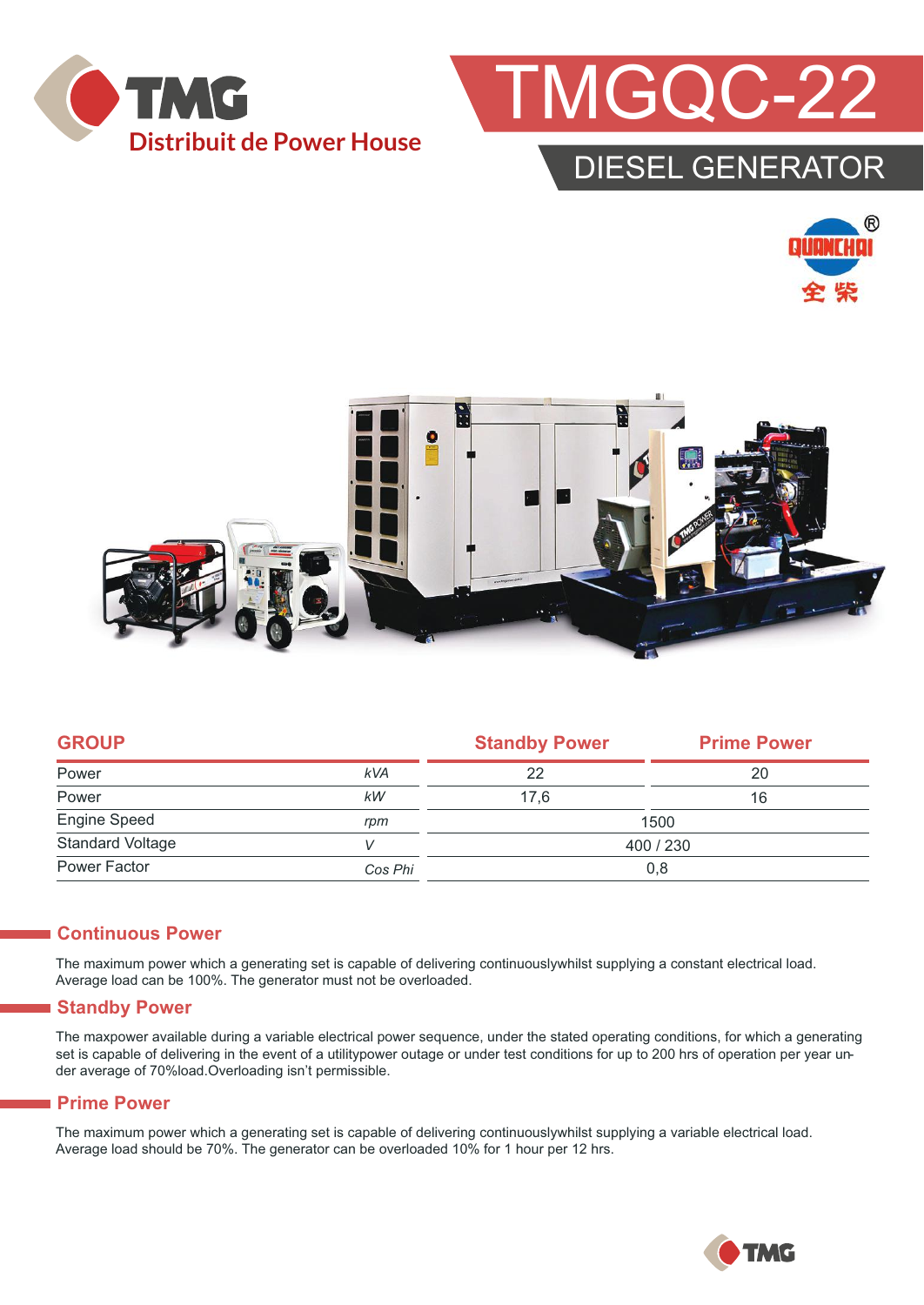

# TMGQC-22

### **Engine Properties**

| <b>Brand</b>                      |       | <b>QUANCHAI</b>           |  |  |
|-----------------------------------|-------|---------------------------|--|--|
| <b>Model</b>                      |       | QC485D                    |  |  |
| <b>Standby</b>                    | kW    | 17                        |  |  |
| <b>Prime</b>                      | kW    | 15,5                      |  |  |
| <b>Cylinder Displacement</b>      | It.   | 2,1                       |  |  |
| <b>Number of Cylinders / Type</b> |       | 4 / In line               |  |  |
| <b>Bore x Stroke</b>              | mmxmm | 85 x 95                   |  |  |
| <b>Compression Ratio</b>          |       | 18:1                      |  |  |
| <b>Governor Type</b>              |       | Mechanic                  |  |  |
| <b>Idle Speed</b>                 | rpm   | 1500                      |  |  |
| <b>Aspiration</b>                 |       | <b>Natural Aspiration</b> |  |  |
| <b>Injection Type</b>             |       | Direct Injection          |  |  |
| <b>Cooling System</b>             |       | <b>Liquid Cooled</b>      |  |  |
| <b>Fuel Consumption%100</b>       | lt/h  | 5,3                       |  |  |
| <b>Fuel Consumption%75</b>        | lt/h  | 3,9                       |  |  |
| <b>Fuel Consumption%50</b>        | lt/h  | 2,4                       |  |  |
| <b>Oil Capacity</b>               | lt.   | 6,5                       |  |  |
| <b>Cooling Liquid Capacity</b>    | It.   | 10,6                      |  |  |
| <b>Voltage</b>                    | V     | 12                        |  |  |
| <b>Battery Capacity</b>           | Α     | 72                        |  |  |

#### **Alternator Properties**

| <b>Output Voltage</b>               | V     | 230/400     |  |
|-------------------------------------|-------|-------------|--|
| <b>Frequency</b>                    | НZ    | 50          |  |
| <b>Automatic Voltage Regulation</b> | $±\%$ | 0,5         |  |
| <b>Phase</b>                        |       | 3           |  |
| Pole                                |       | 4           |  |
| Overload                            |       | 1 Hour %110 |  |
| <b>Voltage Regulation</b>           |       | ±%1         |  |
| <b>Power Factor</b>                 | Cosq  | 0,8         |  |
| <b>Warning System</b>               |       | Self Alert  |  |
| <b>AVR Model</b>                    |       | SX460       |  |
| <b>Total Harmonic Losing</b>        |       | ≤%3         |  |
| <b>Connecting Type</b>              |       | Star        |  |
| <b>Protection Class</b>             | IP 23 |             |  |
| <b>Isolation Class</b>              | н     |             |  |

#### **Diemensions**





#### **Canopied Canopied Canopied**

| LxWxH                     | тт  | 2000x950x1260 | $L \times W \times H$     | mm  | 1700x950xTBA |  |
|---------------------------|-----|---------------|---------------------------|-----|--------------|--|
| Weight                    | ka  | тва           | Weight                    | Кq  | TBA          |  |
| <b>Fuel Tank Capacity</b> | It. | 85            | <b>Fuel Tank Capacity</b> | It. | 85           |  |

#### **Standard Specification**

Some standard equipments that TMG POWER provides with generator sets;

- 50°C cooland radiator
- Flexible fuelpipes and oil drain valve
- Engine jacket heater
- 4 pole synchronous type self-excited brushless alternator
- Battery and wires
- Entegrated fuel tank
- User and maintenance manual
- Oil and antifreeze
- Datakom D-300 controller
- Battery charger
- Electrical circuit diagram